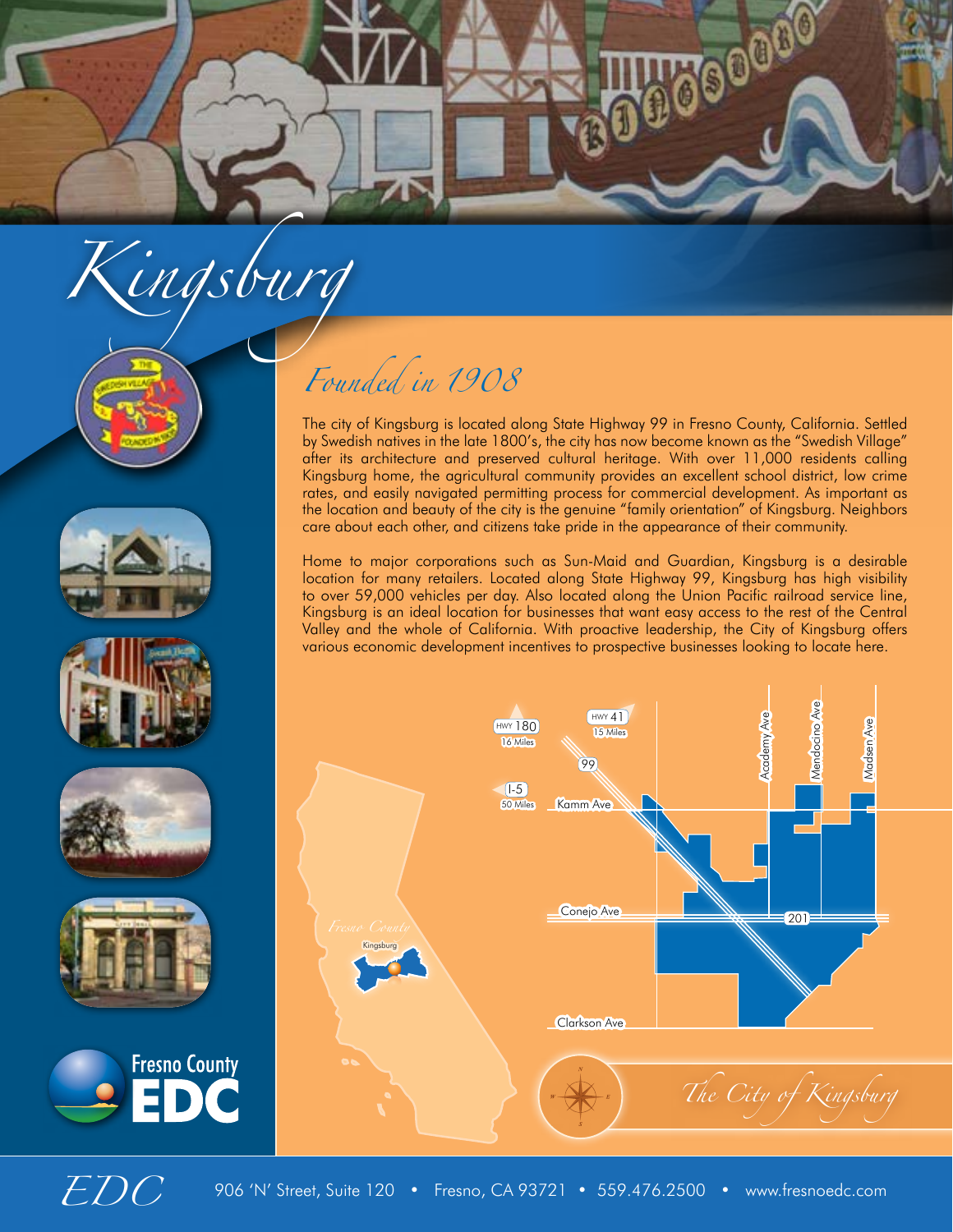### Energy Supply & Utilities

Electricity Supplier *Pacific Gas & Electric (800) 743-5000*

#### Natural Gas Supplier *Southern California Gas Co. dba The Gas Company (800) 427-2000*

Telephone Service *AT&T* 

*(800) 891-1800*

### Water System Supplier

*City of Kingsburg (559) 897-5821 Max Pumping Capacity 9.5 MGD Average Daily Use 3.7 MGD*

### Sewer System Service

*Selma-Kingsburg-Fowler County Sanitation District (559) 897-6500*

#### Wastewater Plant Type *Selma-Kingsburg-Fowler*

*County Sanitation District Capacity: 4.8 MGD Peak Load: 8.0 MGD* 

### **Services**

#### **Police**

*Kingsburg Police Department (559) 897-2931*

#### Fire & Ambulance *Kingsburg Fire Department (559) 897-5457*

County of Fresno Department of Social Services (DSS)

- Provides programs to ensure that individuals and families will be safe, self sufficient, healthy, out of trouble at home, in school or at work New Employment Opportunities (NEO) Program
- A DSS subsidized employment program giving CalWORKs participants work experience that enables them to transition into unsubsidized

fulltime employment

Fresno Area Workforce Investment Board (WIB)

- Provides specialized job training and placement services
- California Employment Development Department (EDD)
- Provides job placement, training, and labor market information



## *Job Training and Placement Services*

*Major Employers*

| <b>Employer</b>                            | <b>Employees</b> |
|--------------------------------------------|------------------|
| Sun-Maid Growers of California             | 700              |
| Guardian Industries                        | 300              |
| Sacramento Container Company               | 200              |
| Albertsons/SaveMart/Lucky's                | 76               |
| Nutrius, LLC                               | 50               |
| Van Beurden Insurance                      | 40               |
| Selma-Kingsburg-Fowler Sanitation District | 32               |
| <b>Foster Farms Commodity Division</b>     | 28               |
| H.M.C. Group Marketing                     | 25               |
|                                            |                  |

| Contact:      | Jolene Polyack             |
|---------------|----------------------------|
| Phone Number: | (559) 284-2421             |
| ' E-mail:     | jolene@polyack.com         |
| Website:      | www.cityofkingsburg-ca.gov |

### *Contact*

### *Community Incentives*



### City of Kingsburg Incentive Program

- 25% reduction in the City's Capital Facilities Fees<br>• 50% rebate of the City's real property taxes and so
- 50% rebate of the City's real property taxes and sales taxes for three years
- Streamlined 21 day administrative approval permitting process

### *Hiring Incentives (Local, State, Federal)*

- New Employment Opportunities (NEO) Program (Short-Term Wage Reimbursement - Local Program)
- Work Experience (WorkEx) Program (Local OJT Employer Assistance)
- New Employment Credit (NEC) Program (State Wage-Based Tax Credit)
- Work Opportunity Tax Credit (WOTC) Program (Federal Tax Credit for Hiring From Target Group)

### *Local Loan & Utility Incentives*

- Recycling Market Development Zone (Loan Program & Permitting Assistance)
- PG&E Economic Development Rate (Enhanced Rate for Qualifying Businesses)

### *State Tax & Investment Incentives*

- California Competes Credit (Income Tax Credit)
- Manufacturing Equipment Sales & Use Tax Exemption (Sales Tax Relief on Qualifying Manufacturing and Related Equipment)
- Research & Development (R&D) Credit (Income Tax Credit on Qualified Research Expenses)
- Employment Training Panel (EPT Reimbursement for Customized Employee Training)



Source: US Census Bureau-AmericanFactFinder (Community Facts)

### *Federal Tax & Loan Incentives*

- Foreign Trade Zone (FTZ Customs and Excise Tax Exemption)
- Industrial Development Bond (IDB) Financing Program (Loans for Manufacturing and Processing Companies)

### *Development Financing*

- California Infrastructure and Economic Development Bank • Rural Economic Development Infrastructure Progrsm (REDIP –
- State Grants and Loans Program) • Valley Small Business Development Corporation (VSBDC – State Loan Guaran-
- tee Program, among varied additional loan programs) • Taxable Industrial Revenue Development Bonds (as allowed by State and
- Federal Law)
- Economic Development Administration (Federal Grants & Loans)
- U.S. Department of Housing & Urban Development (Grants & Loans) • Small Business Administration (7a Loan Guarantee Program, locally administered by Valley Small Business Development Corporation)
- CEN-CAL Financial Group (540 Loan Program and Micro-Revolving Loan Program)
- USDA (Federal Grants & Loans)